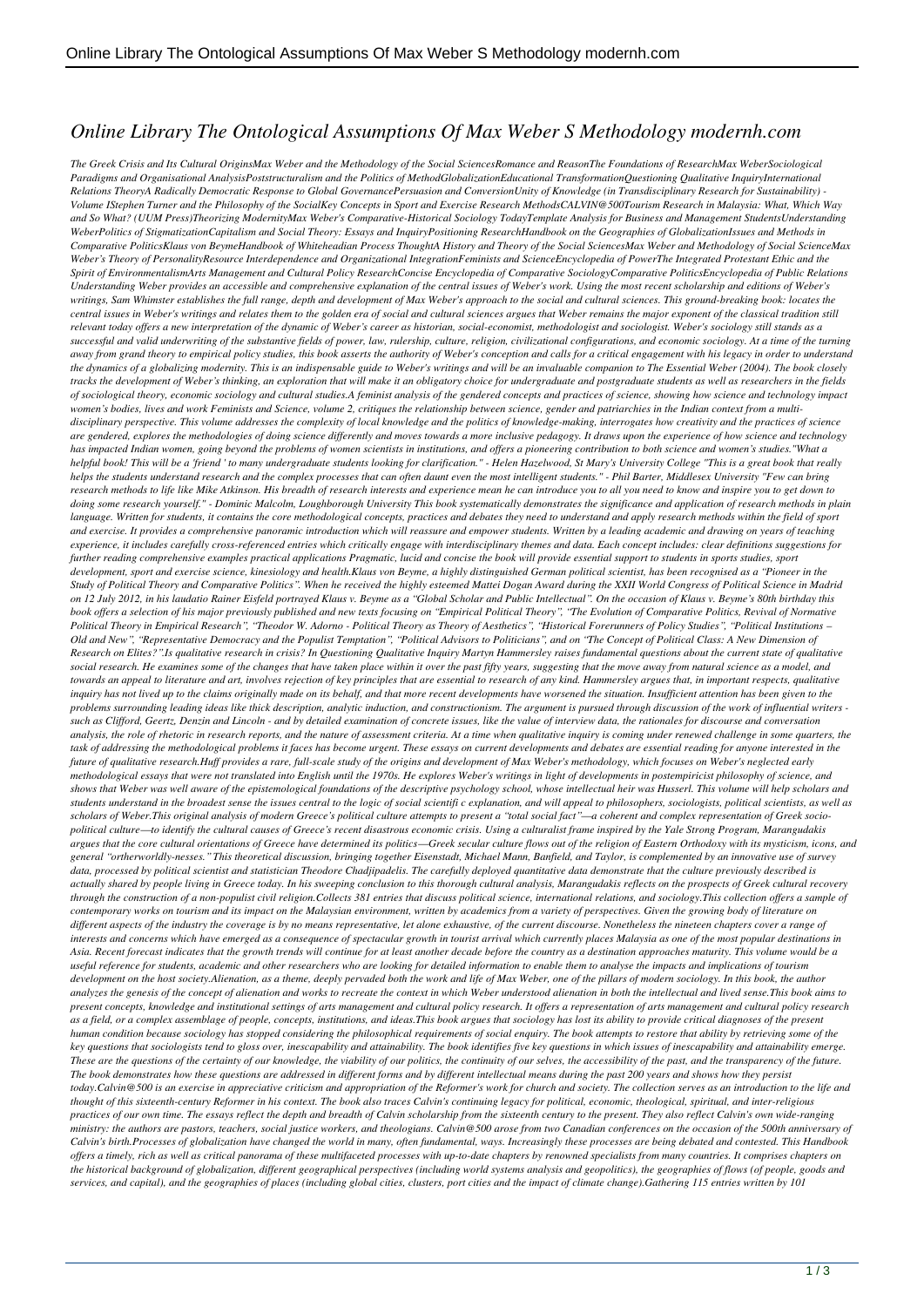*internationally renowned experts in their fields, the Handbook of Whiteheadian Process Thought aims at canvassing the current state of knowledge in Whiteheadian scholarship and at identifying promising directions for future investigations through (internal) cross-elucidation and (external) interdisciplinary development. Two kinds of entries are weaved together in order to interpret Whitehead secundum Whitehead and to read him from the vantage point of interdisciplinary and crossdisciplinary research. The "thematic " entries provide (i) a broad contextualisation of the issue at stake; (ii) a focus on Whitehead's treatment (if any) or of a possible Whiteheadian treatment of the issue; (iii) a history of relevant scholarship; (iv) a personal assessment by the Author. The "biographical " entries provide (i) a brief vita of the targeted thinker; (ii) a sketch of his/her categories relevant to the Whiteheadian scholarship; (iii) a personal assessment of the actual (or possible) Whiteheadian semantic transfer to or from the thinker.The Encyclopedia of Public Relations explores the evolution of the Public Relations field, with examples from history describing events, changing practices, and the key figures who developed and expanded the profession. This two-volume set is the first and most authoritative compilation of the subject and is a must-have for any library serving patrons in business, communication, and journalism. The encyclopedia explores key challenges facing the profession of public relations and its practitioners, such as earning the trust and respect of critics and the general public. These volumes go into great depth about such ethical policies and challenges. The Public Relations Society of America (PRSA) operates under a specific code of ethics—full details of which are included in an appendix.This book studies how the pursuit of becoming an established 'insider' in an international community shapes a state's foreign policy. It looks at Poland's response to three international crises that called for joint action of the EU and its members: the Iraq war of 2003, the Russo-Georgian war of 2008, and the Ukraine crisis beginning in 2013. The book develops the concept of strategic culture as a collection of historically informed narratives that guide a state's pursuit of ontological security, a basic sense of certainty about the state's role and place in the international environment. Building on this concept the author argues that Poland's behavior reflects the awareness of its stigma as a 'late arrival' in the EU, and more generally in the 'West' as an identity community. The study thus provides insight into how stigmatization and struggle for recognition shape international dynamics.Unity of Knowledge in Transdisciplinary Research for Sustainable Development theme is a component of Encyclopedia of Social Sciences and Humanities in the global Encyclopedia of Life Support Systems (EOLSS), which is an integrated compendium of twenty one Encyclopedias. Today, there is a social need for a comprehensive unity of knowledge that would provide orientation and ensure action in the context of the complex problems of modern civilization. Based on an intellectual need for unity of knowledge, different concepts of unity of knowledge have emerged in the course of the history of ideas. The intellectual need for unity can be directed at the world, science, action or the individual. It can involve the quest for the unity of the world based on a principle that is immanent in it, the unity of science as a theoretical, methodical or epistemological unity, the unity of action as a correlation of scientific, pragmatic and moral knowledge or, finally, unity as the educational task of the individual. The concepts associated with unity of knowledge can go in two directions. The first assumes that there is a unity existing in the world that can be perceived by man. It is thought of as an order of being, i.e. an ontological unity of the plurality of phenomena, that consist in their common nature. The other direction is based on the assumption that unity is a construction of a subject, based on its cognitive principles and structures. Thus it is not something that can be discovered as an existing objective order, and is instead subjective. These two volumes present some aspects of Unity of Knowledge in Transdisciplinary Research for Sustainable Development in three parts. The purpose of the first part is to trace back the core ideas in transdisciplinary thinking in the history of western philosophy and science, to locate socially the concerns of transdisciplinary research and to give an account of the development of transdisciplinary research. The second group of chapters deals with methodological and management problems related to transdisciplinary research with regard to problem identification and structuring of research questions, with knowledge integration in problem investigation as well as with evaluation. An outline of the institutional measures and transformations to enable and support transdisciplinary research is given in the third part. Institutional strategies build on organizational arrangements and links across academic institutions in education and research, on networks between science and society for joint knowledge production in temporally limited settings of research programs or projects, but they also set up new institutions, such as centers for advanced studies, national offices, agencies and networks. These two volumes are aimed at a wide spectrum of audiences: University and College Students, Educators, Research Personnel and all those concerned with sustainable development.This book is the longeststanding and best-selling IR theory text on the market, popular for the authors' clear and readable explanations of the various IR world views. Newer editions identify separate interpretive understandings—positivism, feminism, and those influenced by phenomenology—post-modernism, critical theory, and constructivism.Bringing together the author's major scholarly work on Weber over the last thirty years, Max Weber's Comparative-Historical Sociology Today addresses major themes in Weber's thought, whilst also examining the mode of analysis practised in his comparative-historical writings. By exploring Weber's concepts and procedures, the individual chapters seek to convey the rigor of his research strategies, demonstrating their uniqueness. In this light, this study proceeds to identify as incomplete and then reconstruct the analyses undertaken by Weber of the rise of Confucianism in China, the caste system in India, and monotheism in ancient Israel. The analysis then advances to the modern era, utilising Weber's research procedures to explain the origins of four independent phenomena: the singularity of the American political culture, the cultural foundations of modern citizenship, cultural pessimism (Kulturpessimismus) in nineteenth century Germany, and the 'location' of work in contemporary German society. A dialogue with a variety of recent major schools is pursued throughout this volume. Offering a rich examination of the major themes in Weber's sociology, alongside a reconstruction of his mode of analysis and application of his approach, this book will appeal to scholars around the world with interests in social theory, German and American societies, cultural sociology, political sociology, the sociology of knowledge, comparative-historical sociology, and the sociology of civilizations.A popular 'culture of persuasion' fostered by the Reformation promoted a displacement of latemedieval 'sacramental culture' through argument, textual interpretation, exhortation, reasoned opinion, and moral advice in both pulpit and press. This collection of essays addresses the dynamic interaction of religion and politics in the emerging 'public sphere'.Wodurch werden Tiefe und Richtung der nach Fusionen realisierten organisationalen Integration bestimmt? Anhand von Hochschulzusammenschlüssen und geleitet durch die Resource-Dependence-Theorie zeigt der Verfasser empirisch, dass aus Umweltabhängigkeiten folgende interne Machtrelationen entscheiden. In (meta-)theoretischer Hinsicht wendet sich der Text gegen zwei Grundtendenzen innerhalb der Fusionsforschung. Zum einen wird der wachsenden Fragmentierung von Ansätzen mit einer Anbindung des Integrationskonzepts an seine organisationstheoretischen Wurzeln begegnet. Zum anderen werden die dominierenden idealistisch-subjektivistischen Ansätze (z. B. Organisationskultur) auf Basis einer materialistisch-realistischen Erklärung kritisch hinterfragt. Da die empirischen Analysen Machtpotenziale auf der Ebene von Lehr- und Forschungseinheiten quantifizieren und visualisieren, ergeben sich Anwendungsbezüge für eine Vielzahl von über den engeren Erklärungsgegenstand hinausgehenden Steuerungsfragen.Providing a detailed reconstruction of the concept of personality within Weber's systematic studies of world religions, this book shows its complex development within three related problematics associated with Weber's influential comparative historical sociology – individuation, politics and orientalism.This major new textbook introduces students to one of the most important fields of political science. Written by key international experts, Comparative Politics includes a wide range of countries, and covers methods and theories; the nation-state and its insitutions; actors and processes; and policies. It also deals with recent changes such as globalisation and democratisation in Africa and the Middle East. The chapters are enhanced by innovative learning features, and a cutting-edge Online Resource Centre accompanies the text. Online Resource Centre Student resources: Interactive map with country profiles for a wide range of countries Review questions, exercises and test bank Extra figures, tables, maps and documentation Glossary with comprehensive A-Z dictionary of key terms in comparative politics Instructor resources: PowerPoint slides Essay and exam questions Multiple choice questions Figures and tables from the book Resources for research: Comparative data in different formats for around 200 countries and 200 indicators Web directory of statistical, institutional and information resourcesThe authors argue in this book that social theory can usefully be conceived in terms of four broad paradigms, based upon different sets of meta-theoretical assumptions with regard to the nature of social science and the nature of society. The four paradigms - Functionalist, Interpretive, Radical Humanist and Radical Structuralist - derive from quite distinct intellectual traditions, and present four mutually exclusive views of the social work. Each stands in its own right, and generates its own distinctive approach to the analysis of social life. The authors provide extensive reviews of the four paradigms, tracing the evolution and inter-relationships between the various sociological schools of thought within each. They then proceed* to relate theories of organisation to this wider background. This book covers a great range of intellectual territory. It makes a number of important contributions to our *understanding of sociology and organisational analysis, and will prove an invaluable guide to theorists, researchers and students in a variety of social science disciplines. It stands as a discourse in social theory, drawing upon the general area of organisation studies - industrial sociology, organisation theory, organisational psychology, and industrial relations - as a means of illustrating more general sociological themes. In addition to reviewing and evaluating existing work, it provides a framework for appraising future developments in the area of organisational analysis, and suggests the form which some of these developments are likely to take.Educational Transformation is a discussion of the advancement of higher education for the betterment of the human condition and sustainability of the planet. The authors are fully committed to this mission and have addressed elements in this book which will assist likeminded professionals in their contributions toward human advancement. Akamai is dedicated to the betterment of the human condition and sustainability of the planet.This volume contains key writings, mainly recent, that define the current debate concerning our understanding of the nature of Max Weber's social and political thought. Topics covered include the interpretation of his central concepts; problems of method; meaning and value; liberalism, nationalism and democracy; and the fate of politics in a disenchanted world. Supplemented by a detailed and thoughtful introduction, this collection will be essential for libraries in social sciences and all scholars and students of Weber.This book presents a critique of dominant governance theories grounded in an understanding of existence as a static, discrete, mechanistic process, while also identifying the failures of theories that assume dynamic alternatives of either a radically collectivist or individualist nature. Relationships between ontology and governance practices are established, drawing upon a wide range of social, political, and administrative theory. Employing the ideal-type method and dialectical analysis to establish meanings, the authors develop a typology of four dominant approaches to governance. The authors then provide a systematic analysis of each governance approach, thoroughly unpacking and critiquing each one and exploring the relationships and movements among them that engender reform and revolution as well as retrenchment and obfuscation of power dynamics. After demonstrating that each governance approach has fatal flaws within a diverse global context, the authors propose an alternative they call Integrative*